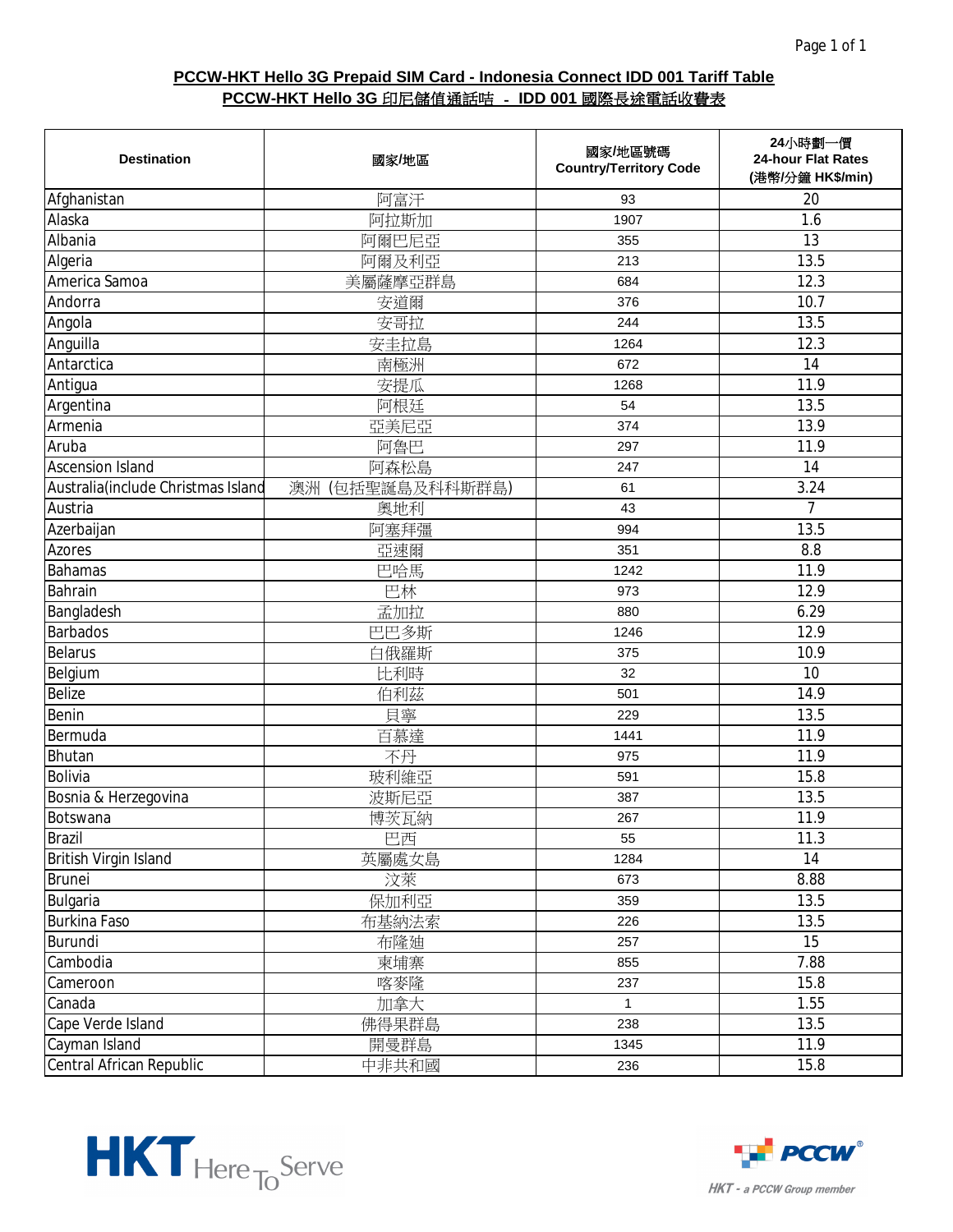| <b>Destination</b>          | 國家/地區   | 國家/地區號碼<br><b>Country/Territory Code</b> | 24小時劃一價<br>24-hour Flat Rates<br>(港幣/分鐘 HK\$/min) |
|-----------------------------|---------|------------------------------------------|---------------------------------------------------|
| Chad                        | 乍得      | 235                                      | 15.8                                              |
| Chile                       | 智利      | 56                                       | 13.5                                              |
| China (Mainland)            | 中國內地    | 86                                       | 4                                                 |
| Colombia                    | 哥倫比亞    | 57                                       | 13.5                                              |
| Comoros                     | 科摩羅     | 269                                      | 15                                                |
| Congo Democratic Republic   | 剛果民主共和國 | 243                                      | 13.9                                              |
| Congo Republic              | 剛果      | 242                                      | 14.9                                              |
| Cook Island                 | 科克群島    | 682                                      | 12.3                                              |
| Costa Rica                  | 哥斯達黎加   | 506                                      | 13                                                |
| Croatia                     | 克羅地亞    | 385                                      | 13.5                                              |
| Cuba                        | 古巴      | 53                                       | 14.3                                              |
| Cyprus                      | 塞浦路斯    | 357                                      | 10.7                                              |
| Czech Republic              | 捷克共和國   | 420                                      | 13.5                                              |
| <b>Denmark</b>              | 丹麥      | 45                                       | 4.49                                              |
| Diego Garcia                | 迪戈加西亞島  | 246                                      | 15.8                                              |
| Djibouti                    | 吉布提     | 253                                      | 15.8                                              |
| Dominica                    | 多明尼加    | 1767                                     | 12.9                                              |
| Dominican Republic          | 多明尼加共和國 | 1809                                     | 11.9                                              |
| <b>East Timor</b>           | 東帝汶     | 670                                      | 10.5                                              |
| Ecuador                     | 厄瓜多爾    | 593                                      | 15.8                                              |
| Egypt                       | 埃及      | 20                                       | 17.9                                              |
| El Salvador                 | 薩爾瓦多    | 503                                      | 13.5                                              |
| <b>Equatorial Guinea</b>    | 赤道畿内亞   | 240                                      | 15.8                                              |
| Eritrea                     | 厄立特里亞   | 291                                      | 15.8                                              |
| Estonia                     | 愛沙尼亞    | 372                                      | 13.8                                              |
| Ethiopia                    | 埃塞俄比亞   | 251                                      | 15.8                                              |
| <b>Falkland Island</b>      | 福克蘭群島   | 500                                      | 14                                                |
| Faroe Island                | 法魯群島    | 298                                      | 13.3                                              |
| Fiji                        | 斐濟      | 679                                      | 12                                                |
| Finland                     | 芬蘭      | 358                                      | 4.49                                              |
| France                      | 法國      | 33                                       | 4.49                                              |
| French Guiana               | 法屬圭亞那   | 594                                      | 15.8                                              |
| French Polynesia            | 法屬玻利尼西亞 | 689                                      | 12.3                                              |
| French West Indies          | 法屬西印度   | 590                                      | 15.8                                              |
| Gabon                       | 加蓬      | 241                                      | 15.8                                              |
| Gambia                      | 剛比亞     | 220                                      | 12.9                                              |
| Georgia                     | 格魯吉亞    | 995                                      | 13.5                                              |
| Germany                     | 德國      | 49                                       | 4.49                                              |
| Ghana                       | 加納      | 233                                      | 14                                                |
| Gibraltar                   | 直布羅陀    | 350                                      | 11.9                                              |
| <b>Global Network EMSAT</b> | 環球空間通訊  | 88213                                    | 40                                                |
| Greece                      | 希臘      | 30                                       | 9.9                                               |
| Greenland                   | 格陵蘭     | 299                                      | 13.3                                              |



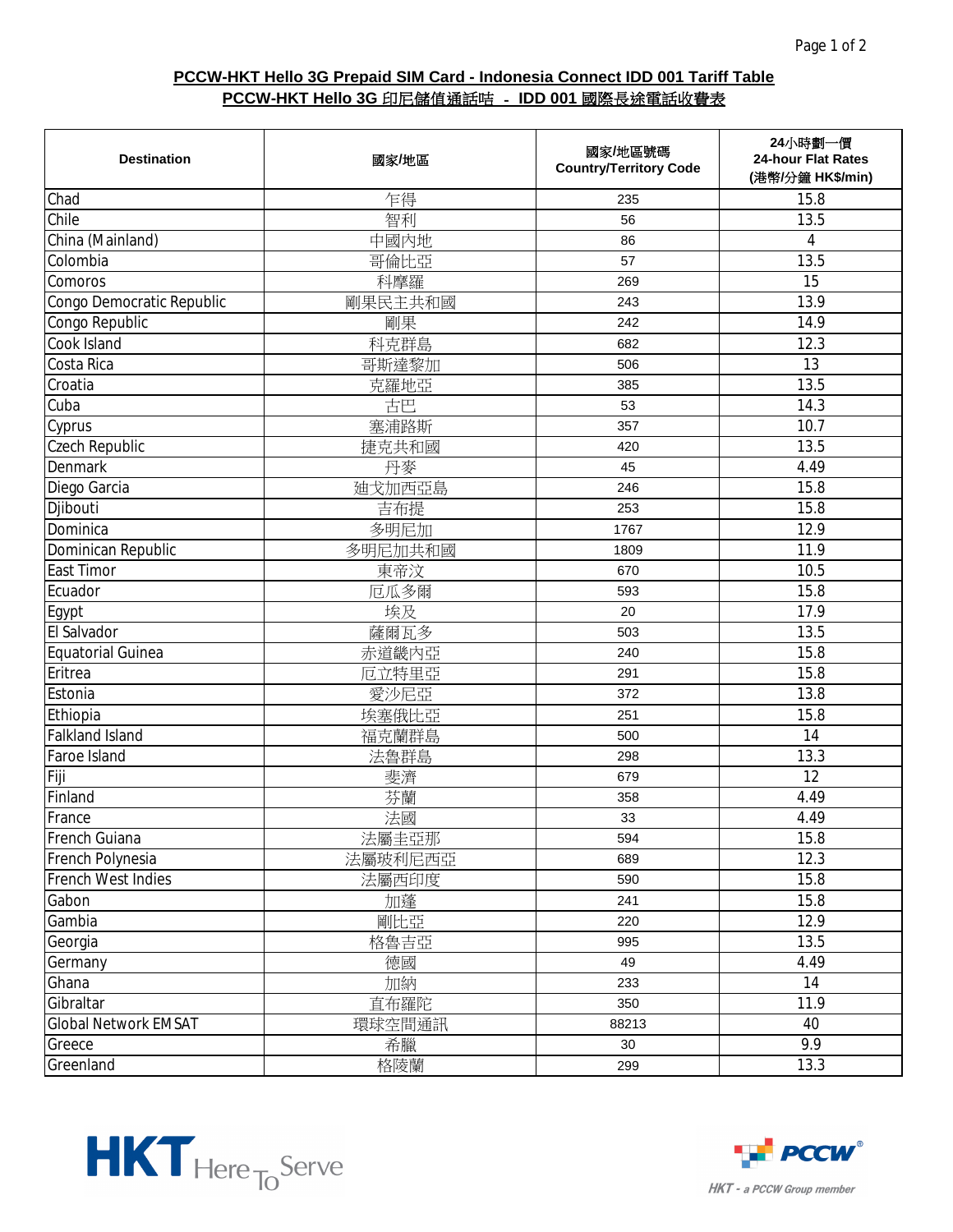| <b>Destination</b> | 國家/地區  | 國家/地區號碼<br><b>Country/Territory Code</b> | 24小時劃一價<br>24-hour Flat Rates<br>(港幣/分鐘 HK\$/min) |
|--------------------|--------|------------------------------------------|---------------------------------------------------|
| Grenada            | 格林納達   | 1473                                     | 12.9                                              |
| Guam               | 關島     | 1671                                     | 10.2                                              |
| Guatemala          | 危地馬拉   | 502                                      | 13.5                                              |
| Guinea Bissau      | 畿内亞比紹  | 245                                      | 15.8                                              |
| Guinea Republic    | 畿内亞共和國 | 224                                      | 13.5                                              |
| Guyana             | 圭亞那    | 592                                      | 14                                                |
| Haiti              | 海地     | 509                                      | 14.3                                              |
| Hawaii             | 夏威夷    | 1808                                     | 1.6                                               |
| Honduras Republic  | 洪都拉斯   | 504                                      | 13.5                                              |
| Hungary            | 匈牙利    | 36                                       | 8.9                                               |
| Iceland            | 冰島     | 354                                      | 11.9                                              |
| India              | 印度     | 91                                       | 4.8                                               |
| Indonesia          | 印尼     | 62                                       | 3.64                                              |
| Inmarsat           | 國際海事衛星 | 871, 872, 873 & 874                      | 40                                                |
| Iran               | 伊朗     | 98                                       | 13.9                                              |
| Iraq               | 伊拉克    | 964                                      | 14                                                |
| Ireland            | 愛爾蘭    | 353                                      | 4.49                                              |
| Iridium Satellite  | 銥衛星    | 881                                      | 21                                                |
| Israel             | 以色列    | 972                                      | 9.9                                               |
| Italy              | 意大利    | 39                                       | 4.49                                              |
| <b>Ivory Coast</b> | 象牙海岸   | 225                                      | 15.8                                              |
| Jamaica            | 牙買加    | 1876                                     | 13.4                                              |
| Japan              | 日本     | 81                                       | 3.24                                              |
| Jordan             | 約旦     | 962                                      | 14                                                |
| Kazakhstan         | 哈薩克    | $\overline{7}$                           | 9.9                                               |
| Kenya              | 肯雅     | 254                                      | 14                                                |
| Kiribati           | 斯里巴斯   | 686                                      | 12.3                                              |
| Korea DPR (North)  | 北韓     | 850                                      | 7.9                                               |
| Kuwait             | 科威特    | 965                                      | 13.4                                              |
| Kyrgyzstan         | 吉爾吉斯   | 996                                      | 13.9                                              |
| Laos               | 老撾     | 856                                      | 7.9                                               |
| Latvia             | 拉脫維亞   | 371                                      | 13.5                                              |
| Lebanon            | 黎巴嫩    | 961                                      | 14                                                |
| Lesotho            | 萊索托    | 266                                      | 11.9                                              |
| Liberia            | 利比里亞   | 231                                      | 15.8                                              |
| Libya              | 利比亞    | 218                                      | 13.5                                              |
| Liechtenstein      | 列支敦士登  | 423                                      | 7.9                                               |
| Lithuania          | 立陶宛    | 370                                      | 13.5                                              |
| Luxembourg         | 盧森堡    | 352                                      | 10                                                |
| Macau              | 澳門     | 853                                      | 1.99                                              |
| Macedonia          | 馬其頓    | 389                                      | 13.5                                              |
| Madagascar         | 馬達加斯加  | 261                                      | 15                                                |
| Madeira            | 馬德拉    | 351                                      | 12.5                                              |



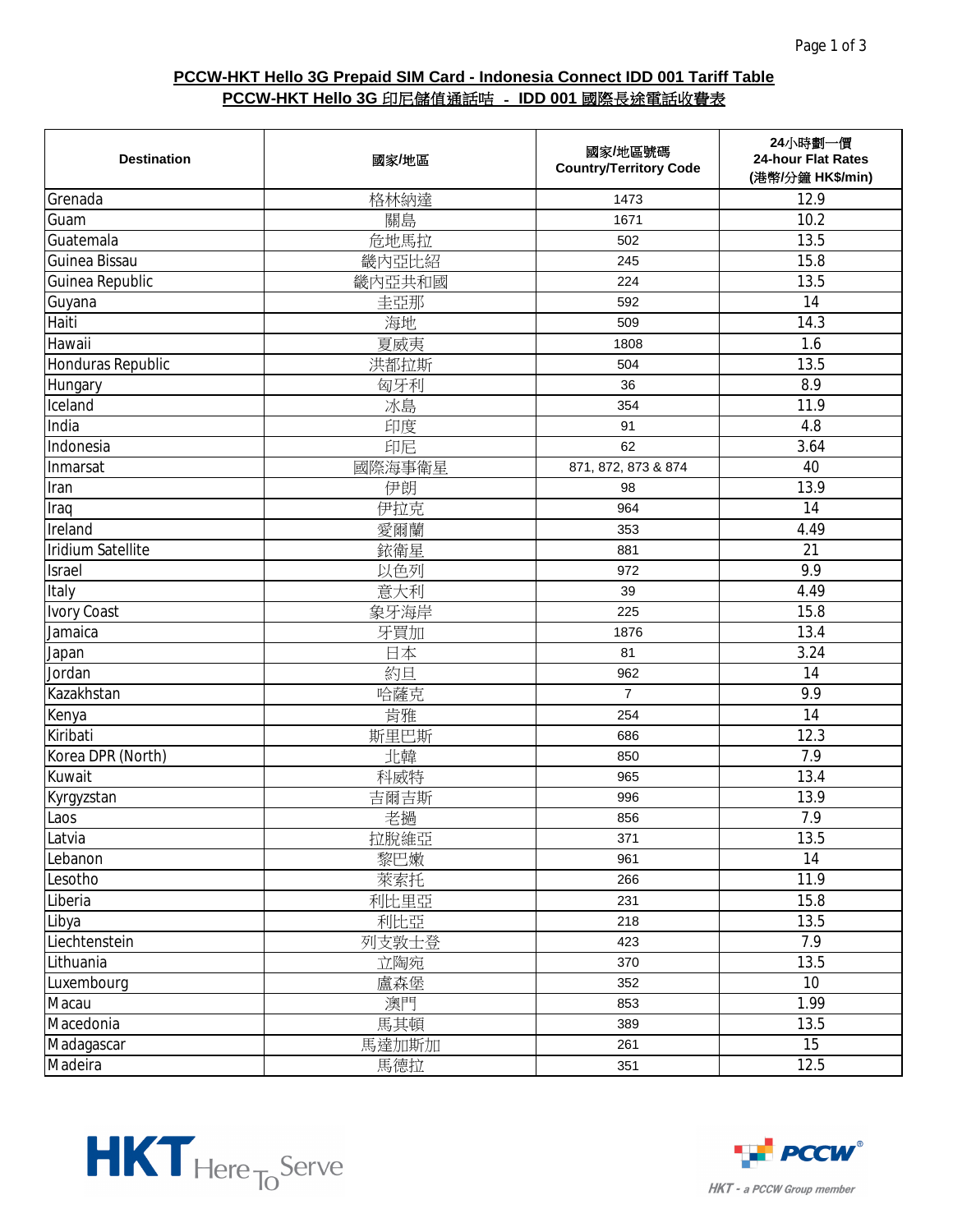| <b>Destination</b>          | 國家/地區    | 國家/地區號碼<br><b>Country/Territory Code</b> | 24小時劃一價<br>24-hour Flat Rates<br>(港幣/分鐘 HK\$/min) |
|-----------------------------|----------|------------------------------------------|---------------------------------------------------|
| Malawi                      | 馬拉維      | 265                                      | 11.9                                              |
| Malaysia                    | 馬來西亞     | 60                                       | 2.29                                              |
| Maldive Island              | 馬爾代夫     | 960                                      | 12                                                |
| Mali                        | 馬里       | 223                                      | 15.8                                              |
| Malta                       | 馬爾他      | 356                                      | 13.5                                              |
| Mariana Island              | 馬里亞納群島   | 1670                                     | 10.9                                              |
| Marshall Island             | 馬紹爾群島    | 692                                      | 11.9                                              |
| Mauritania                  | 毛里塔尼亞    | 222                                      | 12.9                                              |
| Mauritius                   | 毛里求斯     | 230                                      | 14                                                |
| Mayotte                     | 馬約特      | 269                                      | 15                                                |
| Mexico                      | 墨西哥      | 52                                       | 13.5                                              |
| Micronesia                  | 密克羅尼西亞   | 691                                      | 12                                                |
| Moldova                     | 摩爾達維亞    | 373                                      | 15.8                                              |
| Monaco                      | 摩納哥      | 377                                      | 10.7                                              |
| Mongolia                    | 蒙古       | 976                                      | 7.9                                               |
| Montserrat                  | 蒙特塞拉特    | 1664                                     | 12.9                                              |
| Morocco                     | 摩洛哥      | 212                                      | 13.5                                              |
| Mozambique                  | 莫桑比克     | 258                                      | 13.5                                              |
| Myanmar (Burma)             | 緬甸       | 95                                       | 7.9                                               |
| Namibia                     | 納米比亞     | 264                                      | 13                                                |
| Nauru                       | 那魯       | 674                                      | 12.3                                              |
| Nepal                       | 尼泊爾      | 977                                      | 5.29                                              |
| Netherlands                 | 荷蘭       | 31                                       | 4.49                                              |
| <b>Netherlands Antilles</b> | 荷屬安的列斯群島 | 599                                      | 14                                                |
| New Caledonia               | 新喀里多尼亞   | 687                                      | 12.3                                              |
| New Zealand                 | 紐西蘭      | 64                                       | 3.29                                              |
| Nicaragua                   | 尼加拉瓜     | 505                                      | 13.5                                              |
| Niger                       | 尼日爾      | 227                                      | 15.3                                              |
| Nigeria                     | 尼日利亞     | 234                                      | 14                                                |
| Niue Island                 | 紐埃       | 683                                      | 12.3                                              |
| Norfolk Island              | 諾福克島     | 672                                      | 12.3                                              |
| Norway                      | 挪威       | 47                                       | 4.49                                              |
| Oman                        | 阿曼       | 968                                      | 14                                                |
| Pakistan                    | 巴基斯坦     | 92                                       | 7.49                                              |
| Palau                       | 帕勞       | 680                                      | 12.3                                              |
| Palestine                   | 巴勒斯坦     | 970                                      | 12                                                |
| Panama                      | 巴拿馬      | 507                                      | 13.9                                              |
| Papua New Guinea            | 巴布亞新磯內亞  | 675                                      | 10.9                                              |
| Paraguay                    | 巴拉圭      | 595                                      | 15.8                                              |
| Peru                        | 秘魯       | 51                                       | 13.9                                              |
| Philippines                 | 菲律賓      | 63                                       | 3.74                                              |
| Poland                      | 波蘭       | 48                                       | 13.5                                              |
| Portugal                    | 葡萄牙      | 351                                      | 8.9                                               |



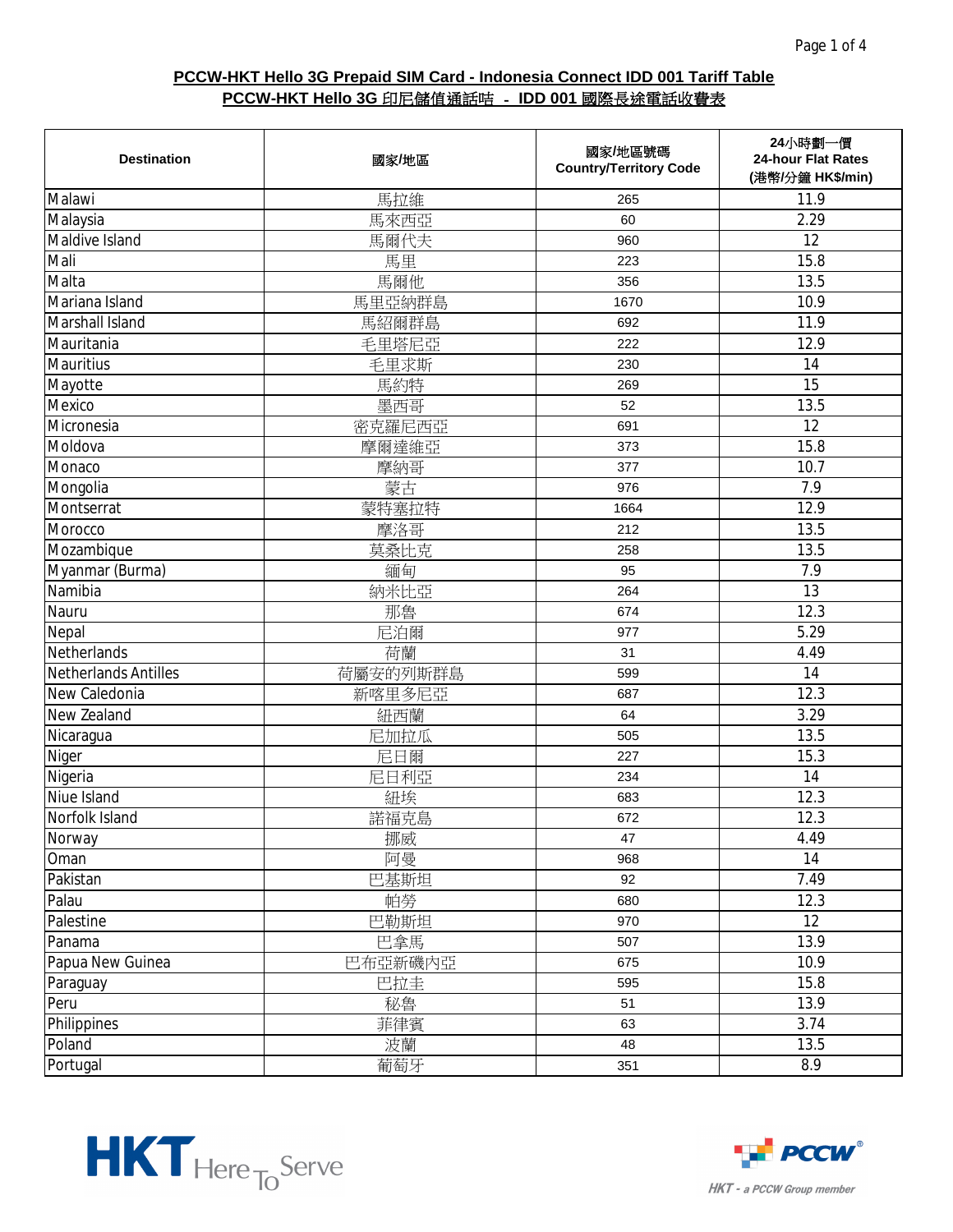| <b>Destination</b>              | 國家/地區         | 國家/地區號碼<br><b>Country/Territory Code</b> | 24小時劃一價<br>24-hour Flat Rates<br>(港幣/分鐘 HK\$/min) |
|---------------------------------|---------------|------------------------------------------|---------------------------------------------------|
| Puerto Rico                     | 波多黎各          | 1787                                     | 11.9                                              |
| Qatar                           | 卡塔爾           | 974                                      | 14                                                |
| Reunion                         | 留尼汪島          | 262                                      | 15                                                |
| Romania                         | 羅馬尼亞          | 40                                       | 13.5                                              |
| <b>Russian Federation</b>       | 俄羅斯聯邦         | $\overline{7}$                           | 9.9                                               |
| Rwanda Republic                 | 盧旺達           | 250                                      | 15.8                                              |
| San Marino                      | 聖馬力諾          | 378                                      | 10.9                                              |
| Sao Tome & Principe             | 聖多美和普林西比      | 239                                      | 15.8                                              |
| Saudi Arabia                    | 沙地亞拉伯         | 966                                      | 8.8                                               |
| Senegal                         | 塞内加爾          | 221                                      | 15.8                                              |
| Seychelles                      | 塞舌耳           | 248                                      | 14                                                |
| Sierra Leone                    | 塞拉利昂          | 232                                      | 14                                                |
| Singapore                       | 新加坡           | 65                                       | 3.24                                              |
| Slovak Republic                 | 斯洛伐克共和國       | 421                                      | 15.8                                              |
| Slovenia                        | 斯洛文尼亞         | 386                                      | 13.5                                              |
| Solomon Island                  | 所羅門群島         | 677                                      | 12.3                                              |
| Somali Republic                 | 索馬里           | 252                                      | 15.8                                              |
| South Africa                    | 南非            | 27                                       | 10                                                |
| South Korea                     | 南韓            | 82                                       | 3.5                                               |
| Spain (include Balearic Island) | 西班牙(包括巴利亞利群島) | 34                                       | 4.49                                              |
| Sri Lanka                       | 斯里蘭卡          | 94                                       | $\overline{5.5}$                                  |
| St Helena                       | 聖赫利納          | 290                                      | 14                                                |
| St Kitts & Nevis                | 聖吉提斯和尼夫斯      | 1869                                     | 14                                                |
| St Lucia                        | 聖盧西亞          | 1758                                     | 13.9                                              |
| St Pierre & Miquelon            | 聖皮埃爾島和密克隆島    | 508                                      | 10.9                                              |
| St Vincent & the Grenadines     | 聖芬生和格林納達群島    | 1784                                     | 12.9                                              |
| Sudan                           | 蘇丹            | 249                                      | 14.4                                              |
| Suriname                        | 蘇利南           | 597                                      | 15.8                                              |
| Swaziland                       | 斯威士蘭          | 268                                      | 12.9                                              |
| Sweden                          | 瑞典            | 46                                       | 4.49                                              |
| Switzerland                     | 瑞士            | 41                                       | 4.49                                              |
| Syria                           | 敍利亞           | 963                                      | 14                                                |
| Taiwan                          | 台灣            | 886                                      | 3.89                                              |
| Tajikistan                      | 塔吉克           | 992                                      | 14.9                                              |
| Tanzania                        | 坦桑尼亞          | 255                                      | 14                                                |
| Tatarstan                       | 韃靼斯坦          | $\overline{7}$                           | 9.9                                               |
| Thailand                        | 泰國            | 66                                       | 5.04                                              |
| Togo                            | 多哥            | 228                                      | 15.8                                              |
| Tokelau                         | 托克勞           | 690                                      | 12                                                |
| Tonga                           | 東加            | 676                                      | 10                                                |
| Trinidad & Tobago               | 千里達和多巴哥       | 1868                                     | 13.4                                              |
| Tunisia                         | 突尼西亞          | 216                                      | 13.5                                              |
| Turkey                          | 土耳其           | 90                                       | 10.9                                              |